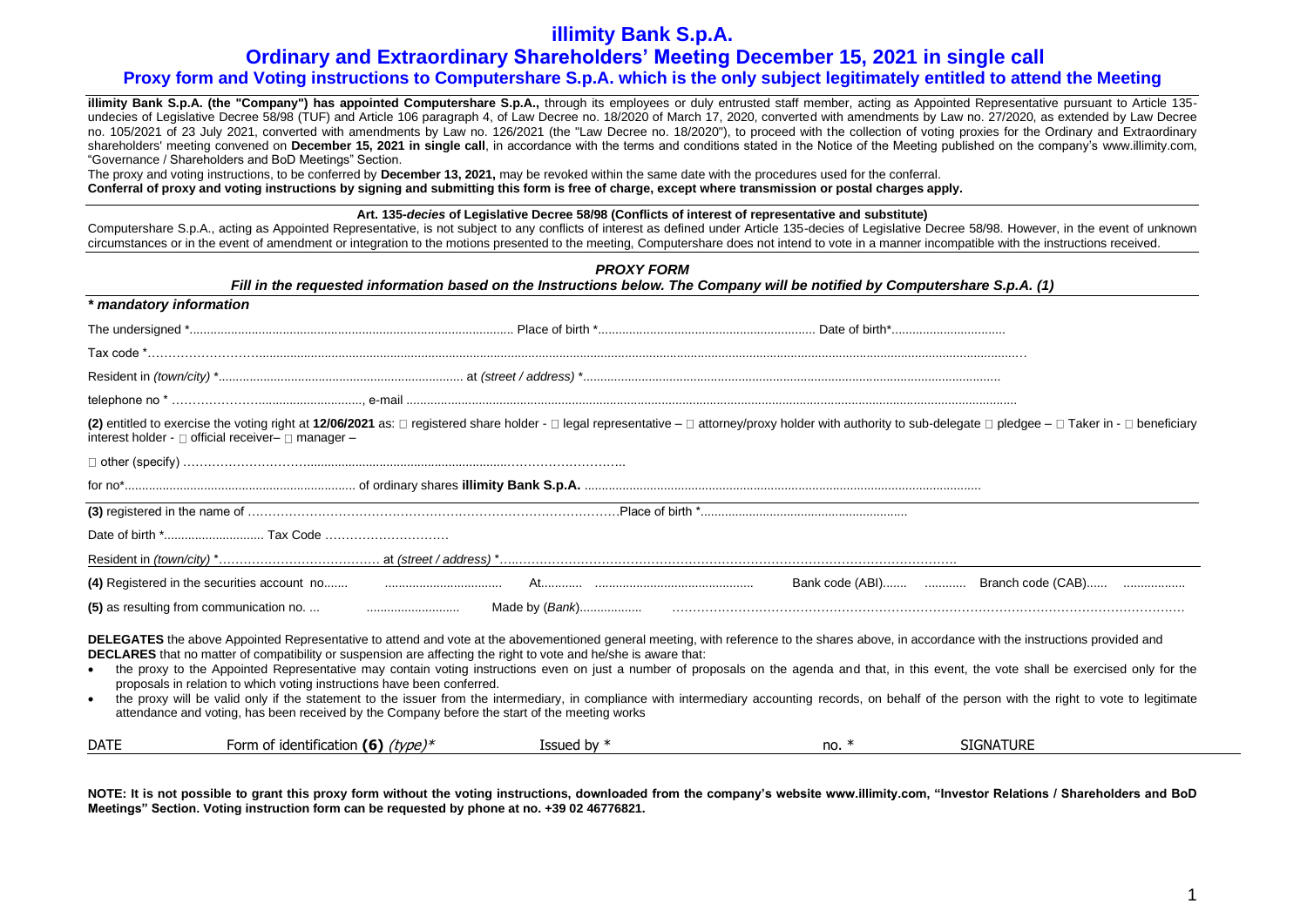**Ordinary and Extraordinary Shareholders' Meeting December 15, 2021 in single call**

**Proxy form and Voting instructions to Computershare S.p.A. which is the only subject legitimately entitled to attend the Meeting**

# *VOTING INSTRUCTIONS*

## *(For use of Appointed Representative only - tick relevant boxes and send to Computershare S.p.A. as per the instructions for filling in)*

The undersigned *(7)*

**INSTRUCTS** the Appointed Representative to vote at the above indicated shareholders' meeting as follow *(8)*

|                                | <b>VOTING</b><br><b>INSTRUCTIONS</b>   |
|--------------------------------|----------------------------------------|
| <b>RESOLUTIONS TO BE VOTED</b> | $F($ for), C (against), A<br>(abstain) |

**ORDINARY SESSION**

| Composition of the Board of Directors. Resolutions pertaining thereto and arising therefrom    |  |  |  |
|------------------------------------------------------------------------------------------------|--|--|--|
| <b>Section C</b>                                                                               |  |  |  |
| $C2$ – vote for candidate Francesca Lanza Tans proposed by shareholder AMC Metis S.à r.l. (11) |  |  |  |

| Report on remuneration policy, also pursuant to article 123-ter of Italian Legislative Decree no. 58/1998. Resolutions<br>2.<br>pertaining thereto and arising therefrom. |  |  |
|---------------------------------------------------------------------------------------------------------------------------------------------------------------------------|--|--|
| <b>Section A</b> – vote for resolution proposed by the Board of Directors $(9)$                                                                                           |  |  |
| <b>Section A2</b> – vote for proposal published pursuant to article 126-bis of TUF (10)                                                                                   |  |  |

| Compensation plan pursuant to article 114-bis of Legislative Decree no. 58/1998 and Circular no. 285 of the Bank of<br>3.<br>Italy of 17 December 2013, relating to the ordinary shares of illimity Bank S.p.A. for assignment to the Chief Executive<br>Officer, the remaining members of Top Management and the other key members of the Group's staff. Resolutions<br>pertaining thereto and resulting therefrom. |  |  |
|----------------------------------------------------------------------------------------------------------------------------------------------------------------------------------------------------------------------------------------------------------------------------------------------------------------------------------------------------------------------------------------------------------------------|--|--|
| <b>Section A</b> – vote for resolution proposed by the Board of Directors $(9)$                                                                                                                                                                                                                                                                                                                                      |  |  |
| <b>Section A2</b> – vote for proposal published pursuant to article 126-bis of TUF (10)                                                                                                                                                                                                                                                                                                                              |  |  |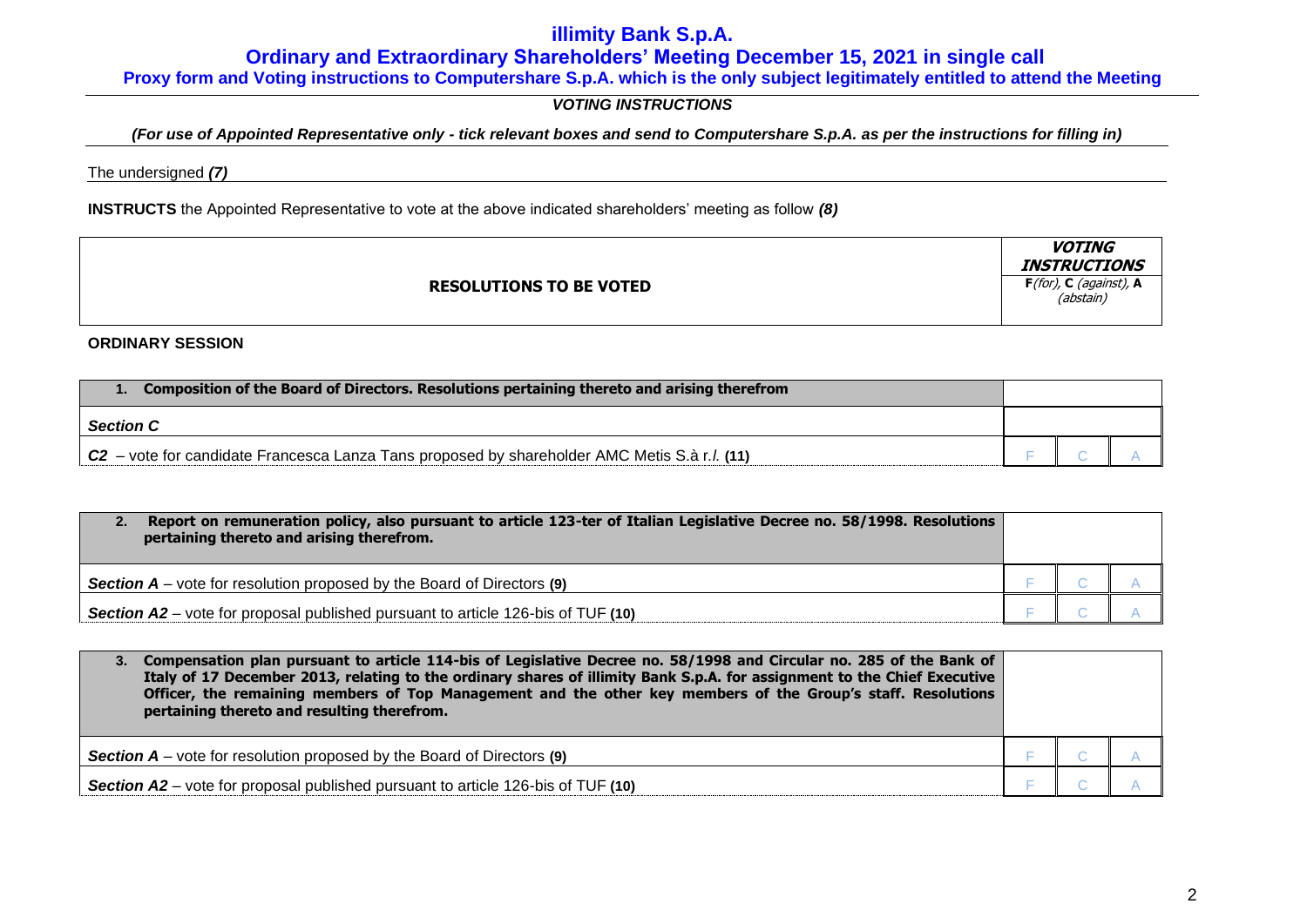**illimity Bank S.p.A. Ordinary and Extraordinary Shareholders' Meeting December 15, 2021 in single call Proxy form and Voting instructions to Computershare S.p.A. which is the only subject legitimately entitled to attend the Meeting**

## **EXTRAORDINARY SESSION**

| Proposal to delegate the Board of Directors, pursuant to article 2443 of the Italian civil code, to increase share capital,<br>free of charge and in separate issues, in one or more tranches, by a maximum nominal value of EUR 1,323,663.96,<br>through the issue of up to 2,031,094 new ordinary shares of illimity Bank S.p.A., pursuant to article 2349 of the Italian<br>civil code, to be awarded free of charge to selected key members of the staff of illimity Bank S.p.A. and its direct and/or<br>indirect subsidiaries as Beneficiaries of the 2021-2025 Long-Term Incentive Plan. Resolutions pertaining thereto and<br>resulting therefrom. |  |  |
|------------------------------------------------------------------------------------------------------------------------------------------------------------------------------------------------------------------------------------------------------------------------------------------------------------------------------------------------------------------------------------------------------------------------------------------------------------------------------------------------------------------------------------------------------------------------------------------------------------------------------------------------------------|--|--|
| <b>Section <math>A</math></b> – vote for resolution proposed by the Board of Directors (9)                                                                                                                                                                                                                                                                                                                                                                                                                                                                                                                                                                 |  |  |

 $\blacksquare$  DATE  $\blacksquare$  SIGNATURE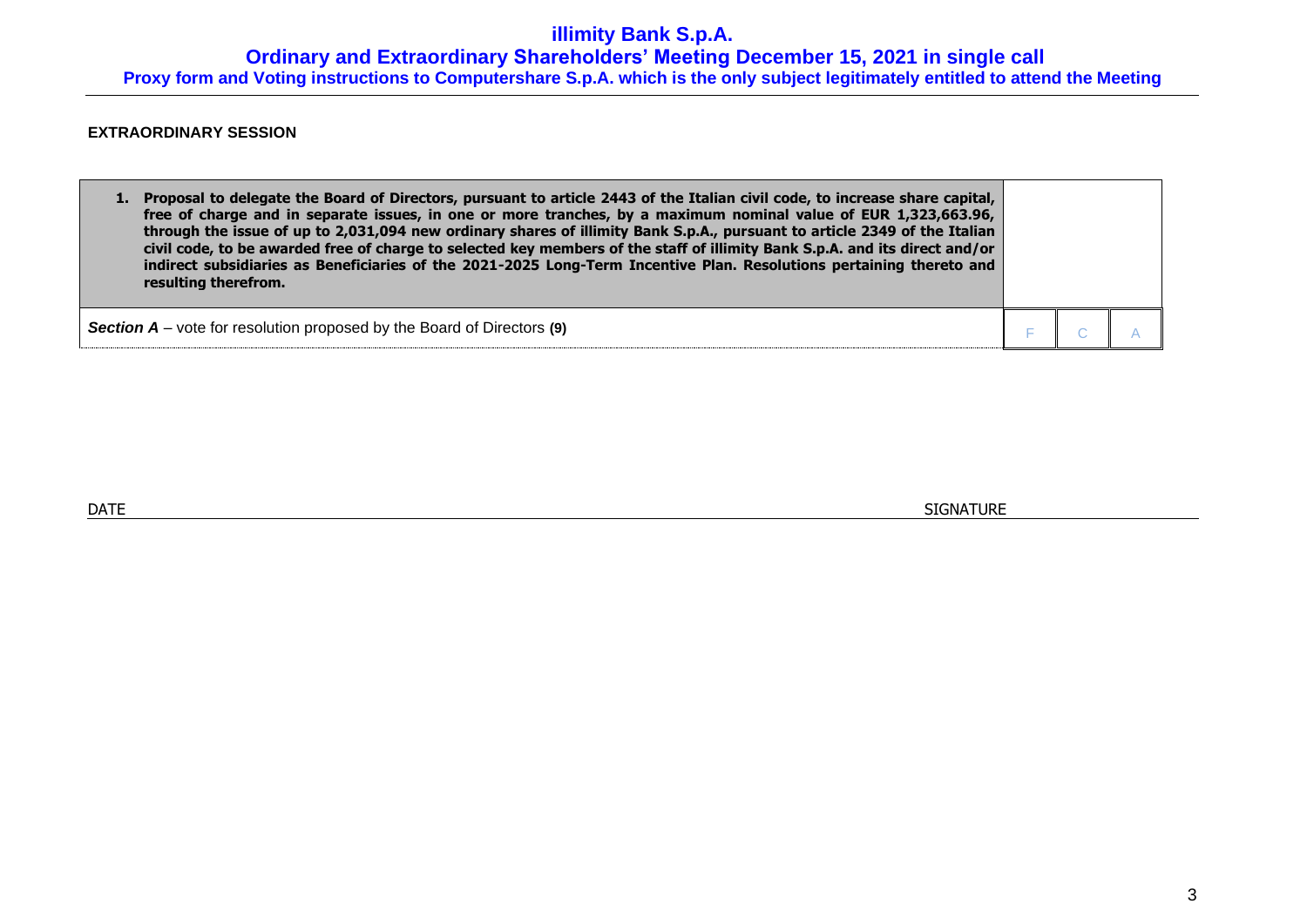# **Ordinary and Extraordinary Shareholders' Meeting December 15, 2021 in single call**

**Proxy form and Voting instructions to Computershare S.p.A. which is the only subject legitimately entitled to attend the Meeting**

### *Instructions for filling in and submitting the form*

This form could be updated and integrated if the Company receives requests for integrations or proposals pursuant to art. 126-bis of the TUF (where applicable) or individual resolution *proposals relating to the items on the agenda.*

*1. The Proxy form must be notified to the Company (together with a valid ID document and, in case, the documentation providing proof of the signatory power) via the Appointed Representative together with the Voting Instructions reserved to him within 13TH of December 2021, using one of the following methods:*

- *1) Registered Email Holders (PEC): as an attachment document (PDF format) sent to [operations@pecserviziotitoli.it](mailto:operations@pecserviziotitoli.it) in the event that the Proxy Grantor (as Individual or as Legal Entity) is a Registered Email Holder;*
- *2) Digital Signature Holders (FEA): as an attachment document with digital signature sent to [operations@pecserviziotitoli.it](mailto:operations@pecserviziotitoli.it) in the event that the Proxy Grantor (as Individual or as Legal Entity) is a Digital Signature Holder;*
- *3) Common Email address Holders: as an attachment document (PDF format) sent to [operations@pecserviziotitoli.it.](mailto:operations@pecserviziotitoli.it) In this case, the hard copy of the proxy shall be sent via ordinary mail service to Computershare S.p.A. via Mascheroni, no. 19, 20145 Milano (MI).*

*The use of different email address than those mentioned above or a delay respect to the deadline, as well as the only use of ordinary mail service, will not ensure the correct submission of the proxy.*

- *2. Specify the capacity of the proxy signatory and, where applicable, attach documentary proof of his power.*
- *3. To be completed only if the registered shareholder is different from the proxy signatory; mandatory indications on relevant personal details must be included.*
- *4. Provide the securities account number, Bank Codes and Branch Codes of the Depository, or in any case its name, available in the securities account statement.*
- *5. Reference to the communication made by the intermediary and its name.*
- *6. Provide details of a valid form of identification of the proxy signatory.*
- *7. Provide the name and surname of the signatory of the Proxy form and Voting instructions.*
- *8. Pursuant to article 135-undecies, subsection 3, of Italian Legislative Decree no. 58/1998, "Shares for which full or partial proxy is conferred are calculated for the purpose of determining due constitution of the shareholders' meeting. With regard to proposals for which no voting instructions are given, the shares of the shareholder concerned are not considered in calculating the majority and the percentage of capital required for the resolutions to be carried".*
- *9. The resolutions proposed to the shareholders' meeting and the documentation, which are briefly referred to herein, are reported in the Reports published on the company websit[e www.illimity.com.](http://www.illimity.com/)*

*Computershare S.p.A., as Appointed Representative, has not personal interest or on behalf of third party in the proposals mentioned, however, in the event of unknown circumstances or in the event of amendment or integration to the motion presented to the meeting, Computershare does not intend to vote in a manner incompatible with the instructions received in Sections A.*

*The vote is expressed by ticking the relevant box between the following: F (for), C (against) or A (abstention).If no instructions will be given to the Appointed Representative regarding a motion, the shares will not be taken into account for that motion.*

- *10. Section A2, if present, collects the voting instructions if, within the deadline and in the cases allowed, an alternative, complementary or supplementary resolution proposal to what has been published by the administrative body is presented and published. The Appointed Representative shall vote on each of the proposals that will be put to*  the vote at the meeting in accordance with the instructions given since it is exclusively the responsibility of the proxy holder to formulate expressions of vote consistent *with the proposals (alternative or complementary) that were published.*
- *11. In absence of a resolution proposal of the administrative body or of another proposal subsequently published and reported in the instruction form, the Designated Representative will be asked to approve one of the proposals submitted to the meeting by the Chairman on behalf of the proposing parties. Accordingly, the voting*  instructions are collected by the Designated Representative in Section C as the sole expression of vote on the proposals submitted by the parties named therein. The *voting instructions provided in relation to the different characteristics of the proposers indicated in Section C may also be identical but shall bind the Appointed Representative to express the vote only if the proposer has the characteristics indicated in the relevant instruction. In the event of more than one proposal submitted by different owners of minority interests not previously disclosed and not reported in the instruction form, the Appointed Representative shall not be entitled to express any vote.*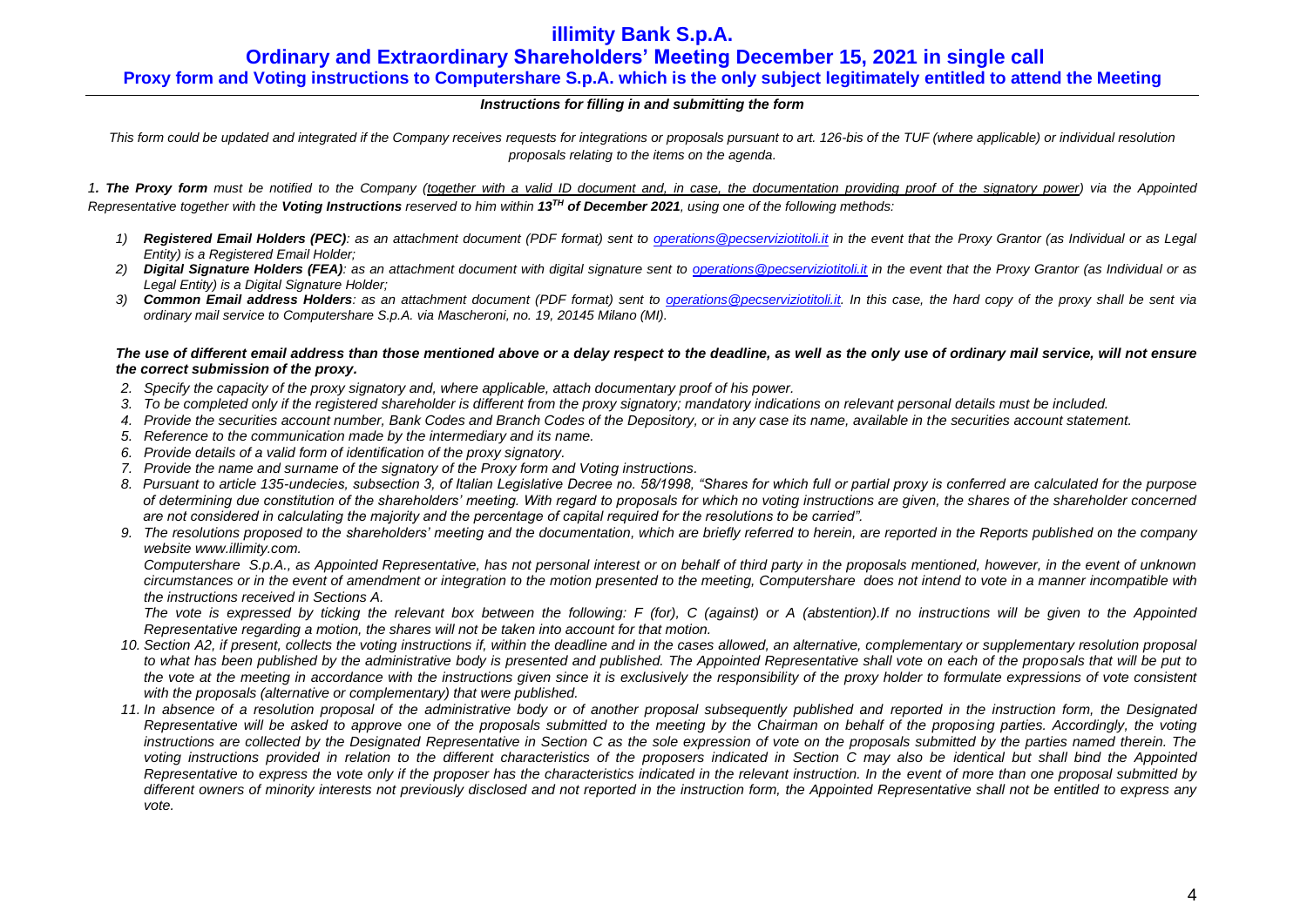**Ordinary and Extraordinary Shareholders' Meeting December 15, 2021 in single call**

## **Proxy form and Voting instructions to Computershare S.p.A. which is the only subject legitimately entitled to attend the Meeting**

## *Italian Legislative Decree no. 58/98 (T.U.F)*

### *Article 135-***decies**

*(Conflict of interest of the representative and substitutes*)

1. Conferring proxy upon a representative in conflict of interest is permitted provided that the representative informs the shareholder in writing of the circumstances giving rise to such conflict of interest and provided specific voting instructions are provided for each resolution in which the representative is expected to vote on behalf of the shareholder. The representative shall have the onus of proof regarding disclosure to the shareholder of the circumstances giving rise to the conflict of interest. Article 1711, second subsection of the Italian Civil Code does not apply.

2. In any event, for the purposes of this article, conflict of interest exists where the representative or substitute:

a) has sole or joint control of the company, or is controlled or is subject to joint control by that company;

b) is associated with the company or exercises significant influence over that company or the latter exercises significant influence over the representative;

c) is a member of the board of directors or control body of the company or of the persons indicated in paragraphs a) and b);

d) is an employee or auditor of the company or of the persons indicated in paragraph a);

e) is the spouse, close relative or is related by up to four times removed of the persons indicated in paragraphs a) to c);

f) is bound to the company or to persons indicated in paragraphs a), b), c) and e) by independent or employee relations or other relations of a financial nature that compromise independence.

3. Replacement of the representative by a substitute in conflict of interest is permitted only if the substitute is indicated by the shareholder. In such cases, subsection 1 shall apply. Disclosure obligations and related onus of proof in any event remain with the representative.

4. This article shall also apply in cases of share transfer by proxy.

### *Article 135-undecies*

### (*Appointed representative of a listed company*)

1. Unless the Articles of Association decree otherwise, companies with listed shares designate a party to whom the shareholders may, for each shareholders' meeting and within the end of the second trading day prior to the date scheduled for the shareholders' meeting, including for callings subsequent to the first, a proxy with voting instructions on all or some of the proposals on the agenda. The proxy shall be valid only for proposals on which voting instructions are conferred.

2. Proxy is conferred by signing a proxy form, the content of which is governed by a Consob regulation. Conferring proxy shall be free of charge to the shareholder. The proxy and voting instructions may be cancelled within the time limit indicated in subsection 1.

3. Shares for which full or partial proxy is conferred are calculated for the purpose of determining due constitution of the shareholders' meeting. With regard to proposals for which no voting instructions are given, the shares are not considered in calculating the majority and the percentage of capital required for the resolutions to be carried.

4. The person appointed as representative shall any interest, personal or on behalf of third parties, that he or she may have with respect to the resolution proposals on the agenda. The representative must also maintain confidentiality of the content of voting instructions received until scrutiny commences, without prejudice to the option of disclosing such information to his or her employees or collaborators, who shall also be subject to confidentiality obligations. The party appointed as representative may not be assigned proxies except in compliance with this article.

5. By regulation pursuant to subsection 2, Consob may establish cases in which a representative failing to meet the indicated terms of Article 135-decies may express a vote other than that indicated in the voting instructions.

## **Law-Decree nr. 18 on March 17th, 2020**

### **Art. 106 (Rules relating to the conduct of Company Shareholders' meetings)**

[...] 4. To attend ordinary or extraordinary Shareholders' Meetings, Companies with listed shares can designate the Representative pursuant to article 135-undecies of Italian Legislative Decree nr. 58 on 24 February 1998, even if the Articles of Association decree otherwise. The Companies can also provide in the notice calling the Shareholders' meeting that the Appointed Representative pursuant to article 135-undecies of the Italian Legislative Decree n. 58, on 24 February 1998, will be the only subject entitled to attend the Meeting; to the aforementioned Appointed Representative may also be confer proxies or sub-delegations pursuant to article 135-novies of the Italian Legislative Decree n. 58, on 24 February 1998, notwithstanding the provision of art. 135-undecies, paragraph 4, of the same Decree.

5. Paragraph 4 also applies to companies admitted on a multilateral trading system and to Companies with financial instruments widely distributed among the public.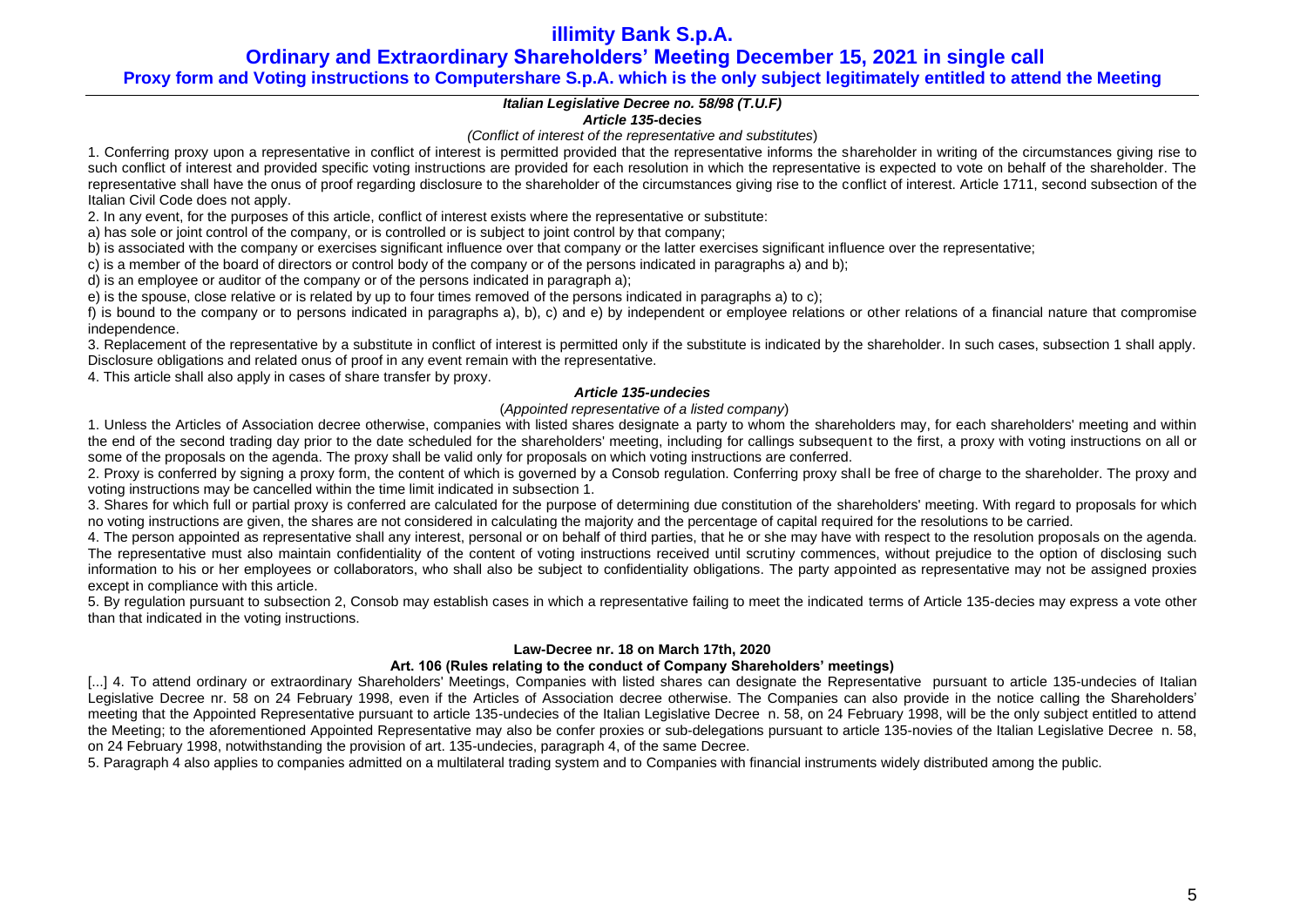**Ordinary and Extraordinary Shareholders' Meeting December 15, 2021 in single call**

**Proxy form and Voting instructions to Computershare S.p.A. which is the only subject legitimately entitled to attend the Meeting**

## *DECREE-LAW No 183 of 31 December 2020 Article 3*

#### *(Extension of time limits on economic and financial matters)*

... omitted ...

6. In Article 106, paragraph 7, of Decree-Law No 18 of 17 March 2020, converted, with amendments, by Law No 27 of 24 April 2020, the words "by 31 July 2020 or by the date, if later, up to which the law is in force" shall be deleted.

date, if later, until which the state of emergency on the national territory relating to the health risk associated with the outbreak of the COVID-19 epidemic is in force" are replaced by the following

the following: 'by the date of termination of the COVID-19 epidemiological state of emergency and in any case no later than 31 March 2021'.

... omissis ...

### *Italian Civil Code Art. 2393*

(Derivative action)

1. A derivative action may be brought against directors pursuant to a resolution approved by shareholders, even if the company is in liquidation. 2. A resolution relating to the responsibility of directors may be put to the vote at a general meeting called for approval of the annual financial statements, even if such resolution is not on the meeting agenda, provided that it relates to matters occurring within the period to which the financial statements relate.

3. A derivative action may also be brought by a resolution of the board of statutory auditors passed by a two-thirds majority of its members. 4. Such action may be brought within five years of the expiry of the director's term of office. 5. The approval of a resolution to bring derivative action shall result in the removal of the director against whom such action is brought provided that votes representing at least one fifth of share capital are in favour. In such an event, shareholders shall provide for the replacement of that director. 6. The company may waive its right to bring derivative action and accept a settlement, subject to the waiver and settlement having been approved by shareholders, and provided that such motion is not opposed by minority shareholders representing at least one fifth of share capital, or, for listed companies, at least one-twentieth of share capital, or such percentage as may be established in the company's by-laws in relation to derivative actions brought by the company pursuant to Article 2393-bis.